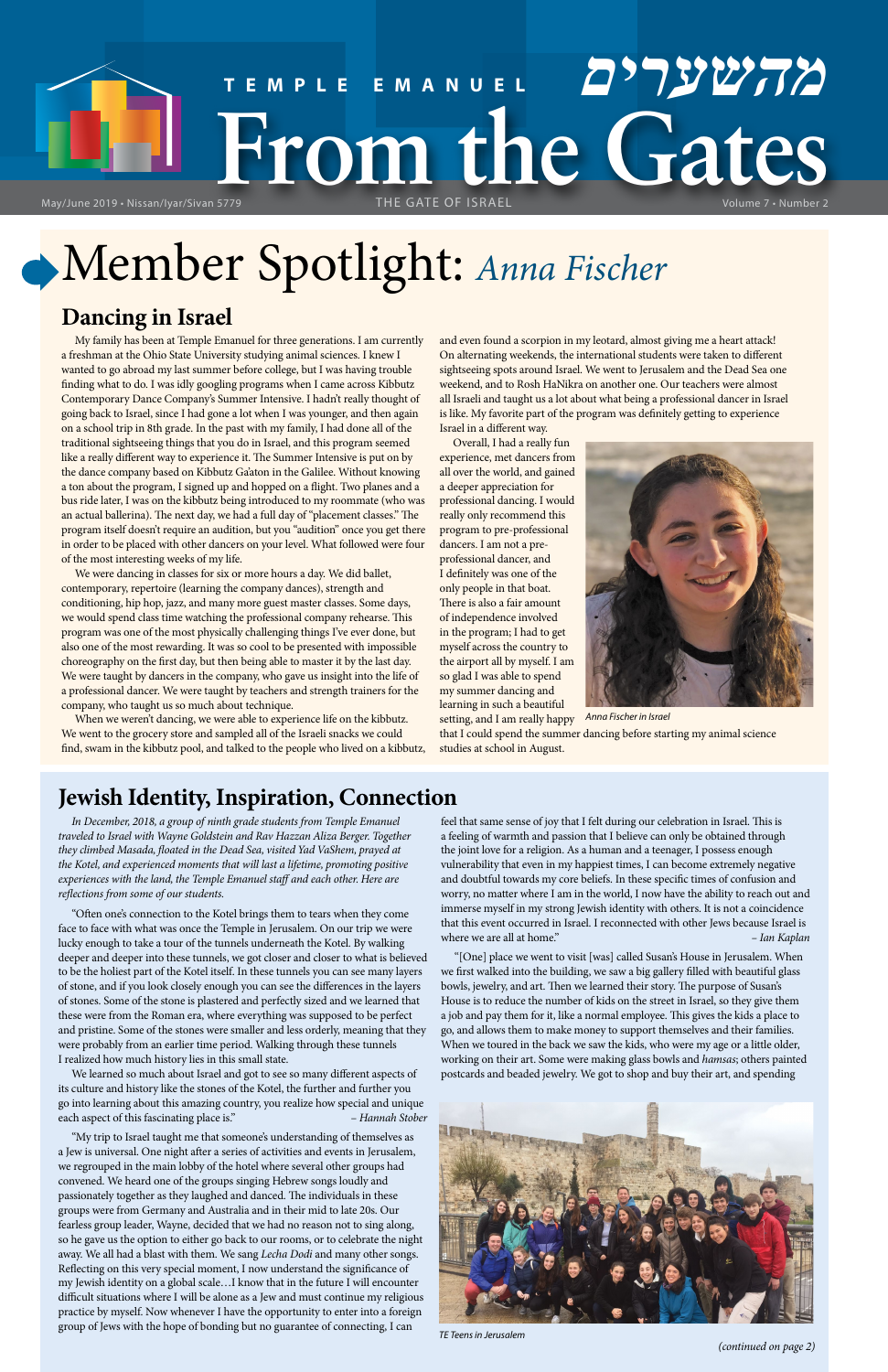# **Community Prayer**

**May (Nissan/Iyyar) June (Iyyar/Sivan) 5779–2019**

# **DAILY SERVICES**

Sundays at 8:00 am & 7:30 pm Monday through Thursday at 7:00 am & 7:30 pm Fridays at 7:00 am

# **SHABBAT SERVICES**

Fridays at 6:30 pm Saturdays at 6:45 am & 9:30 am Childcare at 10:00 am

Affiliated with the UNITED SYNAGOGUE OF CONSERVATIVE JUDAISM and SYNAGOGUE COUNCIL OF MASSACHUSETTS

### **Contact Information**

**www.templeemanuel.com**

**For the full May and June Calendar, go to: CALENDAR.TEMPLEEMANUEL.COM**

#### **CANDLE LIGHTING TIMES MINCHA TIMES** May 4 ............................................7:30

| June 7…………………………………………………………8:01 June 8……………………………………………………8:00 |  |
|-----------------------------------------------------------------|--|
| June 14 ……………………………………………………8:05 June 16 ……………………………………………8:05  |  |
|                                                                 |  |
|                                                                 |  |

# **From the Gates**

# **Lucky me!**

# *by Ruth Nemzoff, Ed.D.*

I had the opportunity to be a resident scholar on the first Jewish Agency Grandparent/Grandchild trip to Israel, called G2. I was part fly on the wall as grandparents saw their middle school-aged grandkids grow in independence and ability to talk about important subjects with other adults. I was both participant and facilitator as both generations witnessed the miracle that is Israel. I was lucky enough to experience the trip for myself and watch others expand their understanding of themselves, their relatives, and the land of Israel.

I had the privilege of watching shy children move from their grandparents' sides to form friendships with other kids, both Israeli and Americans. I witnessed more boisterous kids show their thoughtful and observant side. I saw grandparents experience the intimacy of blessing their grandkids and share prayers at the Kotel, and realized that the grandchildren were equally moved.

 Traveling calls on each person to assume their most mature self as they confront new people, unexpected situations and unforeseen challenges. Grandparents and grandchildren were learning as peers and started to share small responsibilities. The trip was all hands on deck, regardless of age! During the only night that our hotel's alarm sounded — at 4 in the morning! — the kids knew to check their phones to find out what was happening. Sure enough, our tour guide had texted the group: "It's just a broken water pipe, go back to bed."

Grandparents became people to the children, and the children became fellow explorers. Together, they shared the awe of Israel's innovative art, architecture, archaeology, and museum design — a side of the Holy Land one rarely sees on the news! Israel recycles 85% of its water and 100% of its agricultural water — necessity is the mother of invention there! All the museums are handicap accessible, even the underwater aquarium in Eilat! And for grandparents who are slowing down, there were always plenty of cafes and a fellow traveler willing to grab coffee.

This trip was the culmination of a yearlong program in which parents and grandchildren committed one Sunday a month to "do Jewish" together. The program piloted this year in Miami, Cincinnati, and the Greater MetroWest of New Jersey — and in partner cities in Israel! Next year, the program is expanding to Pittsburgh, Rochester, Milwaukee, Broward County, Fla., and Sydney, Australia. Not only did both kids and grandparents make friends from different areas, they also bonded with Jews of other denominations and creeds. On the trip, we had Jews from across the whole spectrum — Orthodox, Conservative, Reform, secular, even interfaith families — and they all explored as one! After all, the City of David belongs to us all, and Masada has no denomination. Together, grandparents and children learned the history of the world and the history of the Jews as they tramped through Akka, a "Crusader city," and investigated the Latrun Armored Museum, Israel's memorial to past wars. Israel's religious and cultural diversity, including the Ethiopian Beta Israel community, expanded everyone's view of what it can mean to be Jewish.

From previous experiences traveling with my grandchildren, I am well aware that much of the grandparent/grandchild bonding which occurred on the trip could not have taken place had their parents been there as well. Four parents joined us and their experiences, while also fantastic, were definitely different. With their parents present, the kids were less independent.The kids without parents present complained less and relied on the group for entertainment. On the last day, we did a scavenger hunt in the Old City, and I overheard one child saying, "Grandma, you can't run! I'm gonna go ahead with my group." Traveling together, the kids and grandparents became compatriots, shared an experience, managed all the twists/turns and talked honestly with each other. I advise you all to take a trip to Israel with your grandchildren. You might even consider bringing G2 to your town!

Visit G2 at www.jewishagency.org/gie for more information.

# **Join us for a Shabbat full of Learning**

**RABBI SAMUEL CHIEL KALLAH Saturday, May 11th**

*Moving Beyond Ourselves: The Role of the Individual in the Larger Community with Scholarin-Residence Ethan Tucker* **www.templeemanuel.com/RabbiChielKallah**

# *(continued from page 1)*

money felt good, because we were helping kids live better lives. It was inspiring to see people doing good and wanting to help each other.

One early morning when we were climbing down Masada we saw something special. There were four separate groups of students who were helping visitors with disabilities in wheelchairs get up the mountain. They were going up the thin and twisty Snake Path, that was even challenging for us to trek down. They had two students pulling ropes from the front, and two students pushing from the back, with a smiling person, in between. The rest of the class walked behind as a cheering squad, supporting their friends. Climbing up Masada is on many people's bucket list, but a disability can make it much harder, so it was moving to see these kids do a *mitzvah* to make someone so happy.

Of all the memories of this trip, these moments of *mitzvahs* stick with me the most. Seeing these

first hand not only inspired me to do more *mitzvahs* in my daily life, but also allowed me to connect more with the Jewish people."

### *– Lily Ranalli*

"The ruins of the walls of a temple destroyed almost 2000 years ago stood in front of me. Notes overflowed out of the cracks, and people surrounded me, praying, as tears streamed down their faces. I have spent many years in synagogue, facing East, towards Jerusalem as I prayed, but for the first time, I prayed in Jerusalem. It wasn't until my hands touched the Western Wall that a deep, spiritual connection grew inside of me. I felt a link to my history as I rested my forehead against the ancient stones.

It was incredible to connect with Israel, a place where humus is put on everything, and salad is eaten at every breakfast. However, it was

*(continued on page 3)*



**Saturday, May 4** *Parshat Achrei Mot* Bat Mitzvah: Naomi Weitzman, daughter of Stephanie and Adam Weitzman

**Saturday, May 11** *Parshat Kedoshim* Bat Mitzvah: Stella Glassenberg, daughter of Abigail and Charles Glassenberg Bat Mitzvah: Zoe Kopcow, daughter of Susana Nino-Kopcow and Hernan Kopcow

**Saturday, May 18** *Parshat Emor Musical Shabbat* Bat Mitzvah: Noa Robinson, daughter of Rabbi Michelle and Michael Robinson

**Saturday, May 25** *Parshat Behar* Bat Mitzvah: Isabelle Ross, daughter of Buffy Sheff Ross and Laurence Ross Bar Mitzvah: Ilai Rabinowitz, son of Michal Kimeldorfer Rabinowitz and Guy Rabinowitz

**Saturday, June 1** *Parshat Bechukotai* Bar Mitzvah: Aviad Poznansky, son of Ivona and Mark Poznansky Mincha Bat Mitzvah: Olivia Schmahmann, daughter of David Schmahmann

**Shabbat Hazak/Saturday, June 8** *Parshat Bemidbar* Erev Shavuot

**Saturday, June 15** *Parshat Naso* Bar Mitzvah: Jacob Freiman-Polli, son of Jim Freiman and Eric Polli Mincha Bat Mitzvah: Alexis Fridman, daughter of Nanette and Jose Fridman

**Saturday, June 22** *Parshat Beha'alotecha* Bat Mitzvah: Megan Welford, daughter of Michelle and Jeremy Welford

# **Saturday, June 29**

*Parshat Shelach* Bat Mitzvah: Gaia Segre, daughter of Ayellet and Daniel Segre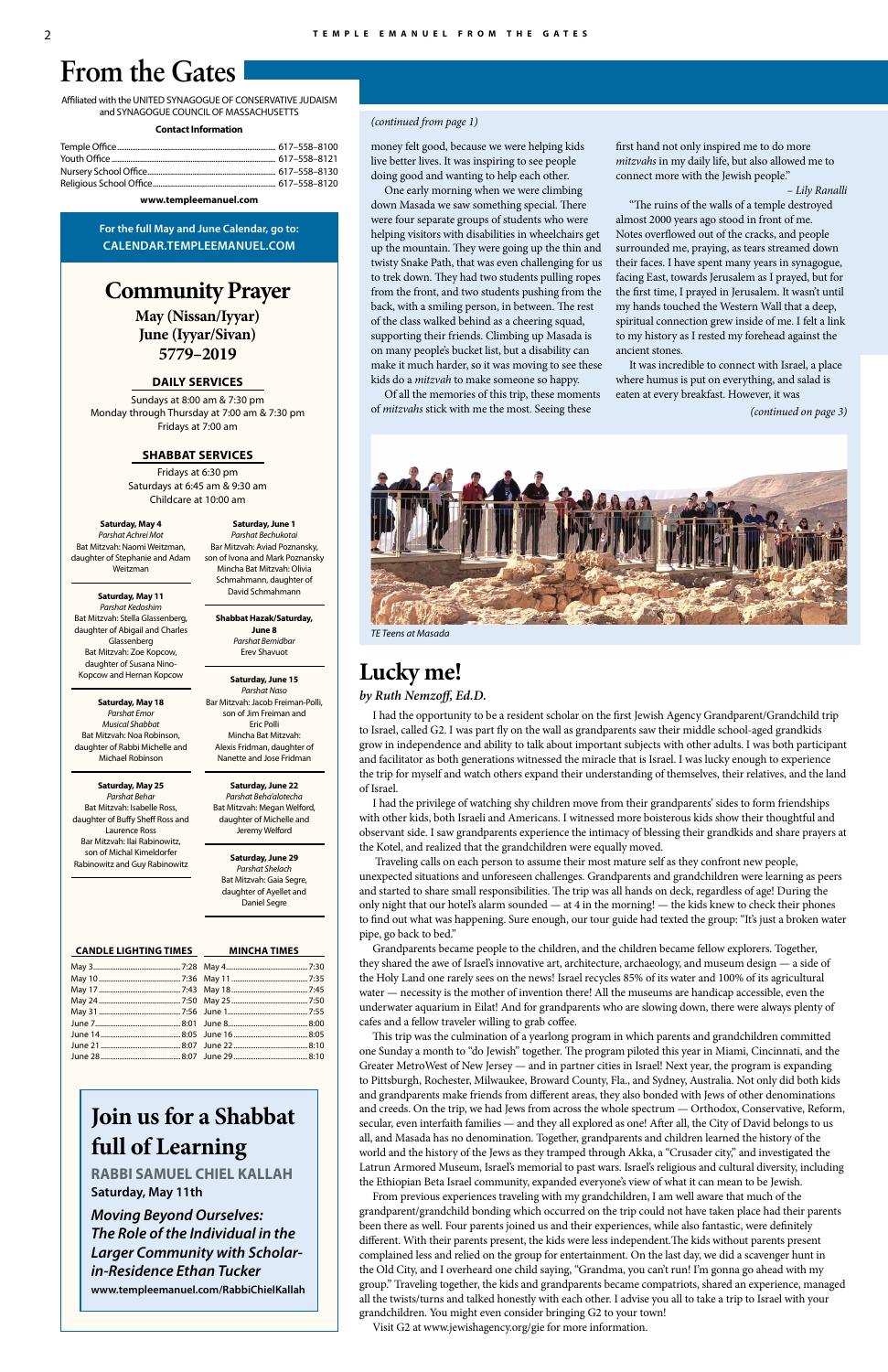

# **MEMBERS' MILESTONES**

### **BIRTHS**

Marla Wiener and Ira Adelman announce the birth of their grandson, Simon Francisco Adelman

### **ENGAGEMENT**

Susan and Bruce Gold announce the engagement<br>of their son, Zachary, to Cara Fisher **SPECIAL** 

#### **ANNIVERSARIES 60 Years**

Phyllis and Robert Schwartz Nancy and Edward Roberts Karen and Michael Rotenberg **55 YEARS** Ruth Nemzoff and Harris Berman Marcia and Ralph Kohl Dixie and Jon Borus Gail and Bill Levine Leslie and Howard Shapiro

**50 YEARS** Roberta and Larry Yellen Tildy and Edward Gottlieb

Dana and Bruce Yankne Monica and Joel Grinberg Ellen and Ernie Kornmehl

Lesley and Bob Perlman Joyce and Michael Bohnen Carol and Zick Rubin Veronica and Enrique Darer Betsy and Martin Solomon Donna and Harvey Levine **45 YEARS** Ruthanne and Ken Grundfast Ruth Rose-Jacobs and Jerry Jacobs Deborah Shilkoff and Stuart Kaufman Phyllis and Richard Wilker **40 YEARS**

Pam and Jim Schwartz Susan and Ira Vishner **35 YEARS** Jennifer and David Gorman

Judy Garber and Myles Brown Ronna and Michael Benjamin Jeanette Fogel and Avi Gusman

# **30 YEARS**

Anetta and Andrew Plaut Donna and Dan Stanger Betsy Davidow and Allen Feinstein

**Symmer Brezniak and in**<br>honor of the birth of Jasper Priebatsch Place **Cantor's Music Fund Annette Needle** in memory of Cecelia Needle; **Esther & Alan Greif, Leslie & Bob Stacks, Sheila Goldstein** in

### **25 YEARS**

Laura and David Silvian Abby and Nelson Stacks Miriam and Eric Bavly Lisa and Arieh Coll **20 YEARS**

Sarah Perry and Tony Kingsley Susan Janosky and Larry Hamelsky

Priscilla and Dave Remis

#### **15 YEARS**

John Weltman and Cliff Atkins

Allison and Seth Kessler Melissa and Ben Waltuck Richard Backer and Will Verbits

Danielle and Michael Hackel

#### **10 YEARS**

Julie Lipsett and Steve Feinberg

# **DONATIONS**

*Temple Emanuel gratefully acknowledges the generous donations to our synagogue funds. To learn more about the variety of funds and ways of supporting the synagogue's ongoing efforts, please call the office @ (617) 558-8100.*

Medoff; **Sandy & Rick Thau** in memory of Earl Forman, Joseph Isman and Stanley

**Dr. Theodore Colton** in memory of Paul and Miriam Gilman; **Pamela Mittleman** in memory of Paul Mittleman

**Charlotte Backman** in memory of Bernice D. Shoul **Brezniak Chapel Fund**

**Benjamin** in memory of Marjorie Altschuler; **Jeff &** 

**Golub** in memory of Gerald N. Goldstein; **Betty Selsky** in memory of Dorothy B. Gorfinkle; **Cindy & Steven Siagel, Leslie & Bob Stacks, Debbie & Gary Buchman** in

**Steven Siagel** in memory of Louis Siagel; **Lloyd David** in memory of Phyllis Arakie, Linda Plaut, Charlotte Bergman and Libby "Petty" Metson; **Dr. Robert Stacks** in memory of Ada Stacks; **Judith Strauss** in memory of Sheldon Strauss; **Mel Norris** in honor of the birth of Solomon Ezra Landzberg; **Miriam Rosenblatt** in honor of the engagement of Rav Hazzan Aliza Berger; **Judy &** 

Wand; **Bob Brown** in memory **Glenda Speyer** in memory of Paulette Cohen **& Paul Friedberg, Susan Katz, Susan A. Bernstein**; **Joan & Bob Lainer & family**; **The Gruber Family; Janice Chansky & Family; Phyllis and Burton Pearlstein; Wasabi Sushi Co, Hope and Joe Albert, Vivien Spertner and family, Jennifer R. London**

Weitzman; **The Priebatsch family** in honor of Cantor

**Saul B. and Naomi R.** 

**Fund**

**Cynthia Shulman** in memory of Eugene Brezniak and in of Ruth O. Goldm **Dr. Percy Lightman Award Fund**

**Joanne & Richard Kazarian, Ruth & Don Freedman, Sheila Goldstein** in memory of Elaine Smith; **Ruth & Don Freedman** in memory of Rose Hurwitz; **Diane & Ted Korelitz** in memory of Ruth<br>Blumsack and Halice Korelitz;

**Sidney Friedman** in honor of Diane Feinzig **Drucker Book Fund Marjorie & C. Gerard Drucker** in memory of

#### beloved family members **Edelstein Jewish Continuity Fund**

**Ruth Gold** in memory of Jerome Gold

#### **Paul and Miriam Gilman Religious School Fund**

memory of Paul Benjaminson and Bernie Cole; **Gloria Marcia Herrmann** in memory of Marc Slotnick; **Mary**  memory of Bernie Cole; **Dale Zaff** in memory of Fred Zaff; **Jakob Maya** in memory of Morris Halperin **Israel and Camp Scholarship Fund Marcia & Alan Leifer** in memory of Phyllis Arakie, Stanley Wand, Paul Benjaminson, Earl Forman, Beverly Jawitz and Edward Mahoney; **Maxine Zarchan** in memory of Edna Sands; **Arlene Fruman** in memory of Jeff Fruman; **Jon & Diane Levinson** in memory of Phyllis Arakie; **Michele & Howard Greene** in memory of Bernie Cole and Joseph Isman; **Sherry Moss** in memory of Claire Berson; **Deborah Prince & David Goldberg** in honor of Alan Leifer; **Linda & Kenneth Polivy** in memory of Rose

### **Roslyn and Martin Gold Youth Leadership Fund**

**Marilyn Goldman** in memory of Seymour Myer Goldman

#### **Keith C. Field Athletic Fund**

**Lawrence Fruman** in memory of Jeff Fruman; **Marilyn Goldman** in memory of Jake Pollack

#### **Fay and Raymond Miller Memorial Fund**

In memory of Donald C. Miller: **Irene & Melvin Burt, Jr., Arlene London, Candace & Peter Visco, Dorothy & Jerry London, Judith Rothenberg, Kate May, Ruth** 

#### **Dr. Trudy Karger Family Education Fund Jane Ostrowsky** in memory

#### **Cynthia & Harvey Creem** in memory of Evelyn I. Creem and Jacob Stone **Carole and Barrie Greiff Education Fund Miriam Halperin-Maya &**

**David Taub** in honor of the special birthday of Esther Greif; **Muriel Follick** in honor of the Bat Mitzvah of Naomi Rosemberg; **Ann Kostant** in honor of Cantor Rosemberg **Cohen Chamber Music Naomi Cohen** in memory of Leo Stone; **Beverly Zweiman** in memory of Israel Heafitz **Prayer Book Fund Donna Michelson & family** in memory of Dr. Alan Mark Michelson; **Lucile Pearlson** in memory of Myer Bokser; **Lucile Pearlson & Dr. Melvin Schwartz** in honor of the special birthday of Dr. Tom Klein; **Nancy Rosengard** in memory of Ruth S. Rosengard; **Rochelle Walensky & family** in memory of Carmel Gottlieb; **Steven Drysdale** in memory of Marc Slotnick; **Yaffa Willner** in memory of Joyce Chedva Willner; **Nancy Steinbock** in memory of Henry Poster **Ritual Director's Fund Caryn Kovacs** in memory of Ethel Bronstein; **David M. Phillips** in memory of Harry Phillips; **Deborah Benik** in memory of Louis Detz; **Joyce Bohnen** in memory of Morris Oppenheim; **Reuben & Lizzie Grossman Foundation** in memory of Lizzie and Nissie Grossman; **Maxine Zarchan** in appreciation of Dan Nesson; **Sheila Decter** in memory of Rachael Fine Davidson; **Nancy Steinbock** in memory of Henry Postar; **Amy M. Abramovitz** in memory of Julius Mintzer; **Bruce Rubinger** in memory of Samuel Rubinger

Hurwitz; **Varda & Neal Farber** in memory of Bernie Cole; **Natalie Slater** in memory of

Mandel Slater

**Rosamond and Harvey Grant Fund in memory of Michele Esta Grant-Epstein** In memory of Phyllis Sklover:

**Debbie & Allan Houle, Karen DiRocco, Linda and Keith Hall, Michael Stafford, Sharon Weiner, Evvy Galis Bernstein, Ruth Moatt & Alfred Rousseau, Dolores Selenkow; Goldie & Eric Ungar** in memory of Bernie Cole; **Dr. Ernest Picard** in memory of Claire Picard; **Gilbert Daniels, MD** in memory of Mildred Tolkoff; **Kay & Brendan Walsh, Susan & Michael Grant** in memory

of Janet Hartman **Rosenblatt Stars of David Fund**

> Carmel Gottlieb, Joseph Isman, Phyllis Arakie, Elaine Smith and Muriel Leventhal; **Mady, Bruce, Elizabeth & Dan Donoff** in honor of the special birthday of Janet Chiel; **Pamela Schwartz** in memory of Shirley Sacks; **Sheila Decter** in memory of Thomas "Buzzy" Decter; **Claire & Daniel Caine** in Gershon Gary Jacobson on the loss of his beloved mother, Eleanor Jacobson Marjorie Drucker on the loss of her beloved husband, C. Gerard nassana, er ee

**Amy J. Gould, Barbara Shapiro** in memory of Elaine Smith; **Miriam Rosenblatt**  in honor of the birth of Isaac<br>Brian Kaufman; Lester A. Brian Kaufman; **Lester A. Gore** in memory of Charlotte L. Gore

**Rabbi Samuel Chiel Kallah Fund Cynthia Abramson**

in memory of Charles Abramson **Rhoda Kaplan** 

**Memorial Music Fund Dr. Morris Steinbock** in memory of Lena Steinbock

**Phillip D. Shapero Scholarship Fund Esther & Lewis Muhlfelder** in memory of Paul Benjaminson

**David Shapiro Israel Scholarship Fund Susan Kahn** in memory of Sylvia Becker

# **Smith Holocaust Education Fund Carol Greenfield** in memory of Bernard Cohen; **Dr. Harold Lazar** in memory of Irving Lazar; **Didi Martin** in memory of Rudolp Baum; **Stanley**

**Steinberg** in memory of E. Milton Steinberg **Sylvia and Mort** 

## **Grossman Person to Person Fund Davi-Ellen Chabner** in memory of Estelle Rosenzweig; **Beth & Richard Blankstein** in memory of Paul Benjaminson

**Temple Daily Minyan Fund**

of Isaac Richard Brown; **Pamela Yunker** in memory of Sylvia and Ted Ross; **Berkson Garden Fund Alkon & Levine PC, Audrey & Barry Robbins, Betty Selsky, Beverly & Donald Bavly, Cary & Kathy Klein, Daniel Markson, Dr. Milagros Serrano, Joan &** 

> **Daniel Dern** in memory of Herbert Dern; **Don Freedman** in memory of Charlotte Freedman; **Howard Guthermann** in memory of Herbert Mass; **Jeffrey Wolf & family** in memory of Cyrill Wolf; **Joan Mael** in memory of Paul Benjaminson and in appreciation of the Temple Daily Minyan; **Joyce Bohnen** in memory of Morris Oppenheim; **Marcie Abramson** in memory of Charles Abramson; **Ralph Metson** in memory of Bates Metson; **Rita & Herb Gann** in memory of Rae and Joseph Gann, Fannie Gann, Charlotte Bergman, Bernie Cole, Phyllis Arakie, Harriet Bell, Fredda Raimondi, Chaim Gann, Samuel E. Kaplan,<br>Brenda Gershon and Anna Rogozinski; **Ronald Casty** in memory of Mila A. Vignati; **Roslyn Heafitz** in memory of Blanche Schwartz; **Ruth Ehrlich, Nathan Elgerman, Golda & Arnold Kagan, Shira Starobinski, Phyllis & Jerry Gordon, Ralph Isberg, Ellen Jawitz, Janet Silverman** in appreciation of the Minyan; **Susan Gruber Vishner** in memory of Ruth Gruber; **Alan Szathmary** in memory of Bernard Szathmary; **Ellen Zarrow-Nissenbaum & Alan Nissenbaun** in memory of Paul Benjaminson and Bernie Cole; **Ann Kostant** in memory of Bertram Kostant and in appreciation of the Daily Minyan; **David Smookler** in memory of Deborah Cline Smookler and Abraham David Cline; **Debbie Yoburn** in memory of Matilda Simons; **Dr. Lynne Heller** in memory of Rabbi Abraham Mayer Heller; **Ellen**

**David and Diane Feinzig Education Fund Diane Feinzig** in memory of David Feinzig and Dr. Albert J. "Abbe" Berkowitz; **Ellen &**  memory of Toby Palasz; **Carol Gerwin & Michael Goldberg** in memory of Joel Goldberg; **David Steinberg** in memory

# **Temple Emanuel**

**Math-Shute** in memory of Nathan W. Math; **Esther & Lewis Muhlfelder** in memory of James Muhlfelder and in appreciation of the Daily Minyan; **Hal Katzman** in memory of Rose Hurwitz; **Harvey Cohen** in memory of Aaron Cohen; **Louise Cohen** in memory of Robert Milton Glassner; **Howard Guthermann** in memory of Debbie Guthermann; **James Schwartz** in memory of<br>Leah Golin; **Judy Pollack** in<br>memory of Ruth Greenwood; **Loren Walensky** in memory of Harry Woltoff; **Marcie Abramson** in appreciation of Rita and Herb Gann; **Rina Miller & family** in memory of Bernie Cole; **Roslyn Heafitz** in memory of Charlotte Bergman and in appreciation of the Daily Minyan; **Sara Jane Schechner** in memory of David Schechner; **Selma Waldstein** in memory of Stanley Wand and Carrie Levens; **Susan Permut** in memory of Charlotte Bergman; **Joan & Dino Beer** in memory of Abraham Beer and Benjamin Fleischauer; **Peter Strock** in memory of Moses Strock; **Ronald Casty** in memory of David Casty; **Alan Lobovits** in memory of Deborah Lobovits; **Lewis Muhlfelder Jr.** in memory of Lewis Muhlfelder; **Terry Engel** in memory of Seymour Engel; **Evan Falchuk** in memory of Kenneth Falchuk; **Sharlene Finkel** in memory of Israel Kamens; **Pedro Morgan** in honor of Rob Finke; **Barbara Poplack** in memory of Matilda Zwetchkenbaum; **Rick Bankhead & Kemper Thompson** in honor of the special birthday of Willie Goldwasser; **Linda Amir** in memory of Murray Gorelick; **Eli Schneider** in memory of Hirsch Schneider; **Susan Bergman** in honor of the Gann family; **Sandy Thau** in memory of Elsie Cohn; **Rhoda & Ronnie Sarver** in memory of Judith Sarver; **Henry Berman** in memory of Edith Shoolman; **Dr. Lynne Heller** in memory of Rabbi Zachary Heller; **Esther Beloff** in memory of Phillip Fishbane; **Lois Cohen** in memory of Alan E. Cohen; **Molly-Jane Rubinger** in memory of Helen S. Isaacson **General Fund Alan Beloff** in memory of Jack Beloff; **Ariela & Dana Katz** in memory of Rose Hurwitz and Bernie Cole; **Arline Brightman** in memory of Harriet Bell; **Beth & Seymour Schwartz** in memory of Stanley Wand; **Beverly Weinfeld, Beverly & Donald Bavly, Debora & Alan Rottenberg** in memory of Bernie Cole; **Caren & Dan Kimball** in memory of Paul Benjaminson; **David S. Greenfield** in memory of Rachel and Joseph Greenfield; **Debbie & Norm Ginsberg** in memory of Sarah Lasovick; **Debby Posin & Neil Jacobs** in honor of the special birthday of Bruce Polishook; **Diane Gardener** in memory of Hyman Warshaw and in memory of E. Philip Levine; **Diane & Marty Richler** in memory of Rose Hurwitz and Phyllis Arakie; **Ellen Zarrow-Nissenbaum & Alan Nissenbaum** in memory of Doris Lelchook; **Elliot A. Winer** in memory of Thelma and Max Winer; **Esther & Alan Beloff** in memory of Rose Maltzman; **Karen, Stephen & Fran Novakoff, Samantha Levine Neudel & the Neudel family, Mady & Bruce Donoff, Ariela & Dana Katz, Barbara & Michael Epstein, Joanne & Richard Kazarian, Julia M. Tucker,**  memory of Stanley Wand; **Alan Beloff** in memory of<br>Ida Beloff; **Dr. Neil Kutin** in<br>memory of Dr. Eve Kutin; **Bob Barrow** in memory of Joseph G. Barrow; **Debora & Alan Rottenberg** in memory of Eleanor Jacobson; **Miriam Rosenblatt** in honor of the birthday of Roberta Jacobs; **Robert J. Barrow** in memor of Triss Barrow; **Dr. Jonathan Forman** in memory of George Forman; **Leslie Lerner** in memory of Sidney Marks; **Mollie Peddar** in memory of Paul Benjaminson; **Marilyn Kutin** in memory of Jules Glick; **Hinda L. Marcus** in memory of George Ludensky; **Brian Goldstein** in memory of Sondra Goldstein; **Ryna Greenbaum** in memory of Julie Miron; **Sidney Kadish** in memory of Freida and Bill Kadish; **The Peller family** in memory of Linda Plaut; **Maxine Wolf** in memory of Adriana Cudkowicz; **Donna Michelson** in honor of the engagement of Zack Gold; **Ruth & Dr. Richard Arnold** in memory of Bernie Cole; **Linda** 

of Alan Leifer; **Rene Stein** in memory of Fannie Fleischer; **Ronna & Tom Klein** in memory of Frances Kossow Burka; **Rosanne & Andy Kauss** in honor of Adele and Larry Bacow; **Sara Aronson** in memory of Shlomo Posner; **Terry Schubach & Larry Gelb** in memory of Jay Sasson; **Vicky, Richard & Lee Levin** in honor of Dr. Ralph Metson; **Virginia & Dexter Dodge** in memory of Kenneth Benjamin; **Phyllis & Richard Wilker** in memory of Harry Bloom; **Mady & Bruce Donoff** in memory of Paul Benjaminson, Charlotte Bergman, Bernie Cole, Frances Kossow Burka,

**Aaron Bell Student Cantorial Arts Fund** In memory of Harriet Bell:

**Hugh Sheridan, Joseph Stewart, Lauren Suhre, Lyn Weiner, Annette Needle & Peter Meyersohn, Samia Ghossoub, Karen & Stanley Steinberg, Joan & Sumner Sturman, Nancy Englander, Karen & Eric Bern, Barbara Shapiro, Amy Gould and Jaffe, Yaffe & Feingold**

### **Abraham and Rose Freedman Education**

**Mina & Harry Tillinger** in memory of Bernie Cole;<br>**Gary Feldman** in memory of Dr. Max Feldman; **Gerald Levenson** in memory of Rose Y. Levenson; **Hal Katzman**  in memory of Madeline Foust, Bernie Cole and Linda Plaut; **Hinda Marcus** in memory of Rose and George Ludensky; **Jill & Peter Matusow** in memory of Linda Plaut, Bernie Cole and Paul Benjaminson; **Jonathan Forman** in memory of George and Florence Forman; **Judy & David Taub, Sonia & Joe Michelson** in honor of Dr. Tom Klein; **Judith & Sidney Swartz** in honor of special birthday of Janet Chiel; **Rick Bankhead & Kemper Thompson** in memory of<br>Linda Plaut and Rose Hurwitz; **Leonard Aronson** in memory of Charles Aronson; **Leslie & Howard Shapiro** in memory of Stanley Wand and Blanche Hochberg; **Linda Weis & Dick Phillips** in honor of the special birthday of Dr. Tom Klein; **Lisa & Chris Wyett** in memory of Dr. Morton Weinstein and Linda Plaut; **Lucie & Harvey Chansky** in memory of Donald C. Miller; **Lyn Weiner, Ronnie & Rhoda Sarver, Sheila Goldstein** in memory of Paul Benjaminson; **Marlene & Fred Levinson** in memory of Phyllis Arakie; **Marsha Slotnick** in memory of Stanley Wand and Bernie Cole; **Maxine Wolf & family** in memory of Rose Hurwitz; **Penny & Sy Schwartz** in memory of Stanley Wand; **Peter Birnbaum** in honor **CONDOLENCES TO: & Maxwell Rosenbaum, Sis Fund**

**Fund Barbara & Mitchell Wand** in memory of Abraham Freedman, Mavis Lopater, Bernie Cole, Charlotte Bergman and Stanley Wand; **Susan Permut, Willie Goldwasser** in memory of Stanley Wand; Arlen **Feinberg** in memory of Benjamin Feinberg

# **Adult Education Fund Nancy & Danny Paisner** in memory of Irving Israel Medoff; **Phyllis Baron** in memory of Florence Levy

#### **Anita and David Granoff Fund to Encourage Teen Torah Readers**

**Toby Sykes** in honor of the special birthday of Dr. Tom Klein; **Carol R. Saivetz** in memory of Richard Saivetz; **Margot Kann** in honor of David Granoff **Barouh and Channah** 

### **Berkovits Daily Minyan Fund**

**Dr. Bruce Donoff** in memory of Irving Donoff; **Michael Smookler & family** in memory of Edward Smookler; **Valerie Kiviat** in memory of Robert Kiviat; **Elliot Singer** in memory of Solomon Singer; **Dr. Thomas Jacoby** in memory of John Jacoby; **Jeffrey Wolf** in memory of Merton Wolf; **Cheryl Sober** in memory of Arthur Harris

#### **Bereavement Fund Beverly Andreozzi** in

of Helen Steinberg; **Debbie & Joel Sussman** in memory of Rose and Josh Hurwitz; **Esther & Alan Greif, Judie Strauss** in memory of Allan Robert Curhan; **Fred Erlich** in memory of William Erlich; **Maxine Zarchan** in memory of Rubin Sands; **Michael Cantor & Dalia Yasharpour, Michele & Larry Weinfeld** in memory of Bernie Cole; **Rosalind Scheffler** in memory of Fanny Zuckerbrod; **Roslyn Heafitz** in memory of Phyllis Arakie, Ethel N. Gill, Frances Kossow Burka and Madeline Foust; **Ruth Evans Harris** in memory of Irwin M. Harris, Maurice G. Evans and Kevie and Nettie Carmen; **Sally Braunstein** in memory of Harriette Edith Cohn; **Joan Ackerstein** in memory of Josephine Seitel; **Toby & Dean Rodman & family** in memory of Dr. Israel M. Kamens and Leonard Rodman; **Adele Kaplan** in memory of Edward Kaplan; **Sharon Steinberg** in memory of Pearl Mindlin; **Charlotte Bailey, Sandy & Rick Thau** in memory of Paul Benjaminson; **Dr. Rosalind** 

**Scheffler** in memory of Israel Scheffler; **Hal Katzman** in memory of Allan Robert Curhan; **Phyllis Medoff** in memory of Irving Israel

Julie Plaut Mahoney on the death of her beloved mother, Linda Plaut Marshall Isman on the death of his beloved father, Joseph Isman Gail Levy on the death of her beloved father, Melvin Steinkohl Robin Goldstein on the death of her beloved mother, Carmel Gottlieb Eileen Samuels on the death of her beloved sister, Frances Kossow Burka Debra Berenbaum on the death of her beloved mother, Edith Katz Ellen Jawitz on the death of her beloved grandmother, Beverly Jawitz Ariel Cudkowicz on the

death of his beloved mother, Adriana Cudkowicz

Rosita Shtifter on the death of her beloved mother, Judith Regenbogen

Dave Gershon and Diana Erani on the death of their beloved mother, Brenda

# **Our Congregation has sustained the loss of our member**

LINDA PLAUT DANIEL "DAVE" KAUFMAN C. GERARD "JERRY" DRUCKER DOROTHY ADELMAN **May their memory always be for a blessing.**

#### **Kazis** in memory of Frances Kossow Burka; **Dr. Michael & Sara Matzkin** in honor of the special birthday of Joe Matzkin; **Nancy Falchuk** in memory of Mildred Kozinn; **Robin & Charles Blatt** in memory of Eleanor Jacobson; **Roberta Greenberg** in memory of Alan Cantor; **Joanne & Richard Kazarian** in memory of Bernie Cole and Linda Plaut

# **Youth Department Gift**

In memory of Carmel Gottlieb: **Caren & Dan Kimball, Marcia & Alan Leifer & family, Barbara & Michael Epstein, Michele & Howard Greene Joanne & Richard Kazarian**

even more incredible to connect with the people around me, both friends and staff. I have belonged to Temple Emanuel for fifteen years, and some of my friends here I have known since I was little. Others I had just met during our gatherings prior to the trip. However, once we traveled halfway across the world, these friends transformed into family.

The connections and friendships became evident once we made it to the Negev Desert. We repelled one by one, down a cliff in the Ramon Crater. It seemed to be 900 feet from the base. All of us cheered each other on as we overcame our fears and made our way down the crater. As each of us encouraged each other to take risks, and push ourselves, we learned more about ourselves and each other.

As the day went on, we made our way through the Negev, ending in the Bedouin tents. It is a place where phone service does not exist, and we slept on the ground. Our phones refused to connect to the internet, and we were able to connect with each other. As we sat in a circle around the bonfire fire, connections developed and bonds grew between us. Sleeping in one tent that night made us one family."

*– Rachel Kimball*

*The majority of teens from past TEen Israel trips have stayed connected to the shul in various ways and the positive memories and experiences from this trip have helped to keep these teens engaged. We would appreciate any financial support to sustain this program for years to come. If you are interested in helping to subsidize the Temple Emanuel Teen Israel Trip, please contact Wayne Goldstein at wgoldstein@templeemanuel.com or Aliza Berger at aberger@templeemanuel.com. Our next trip will be in December, 2019 and we can't wait for another excellent adventure.*

# *(continued from page 2)*